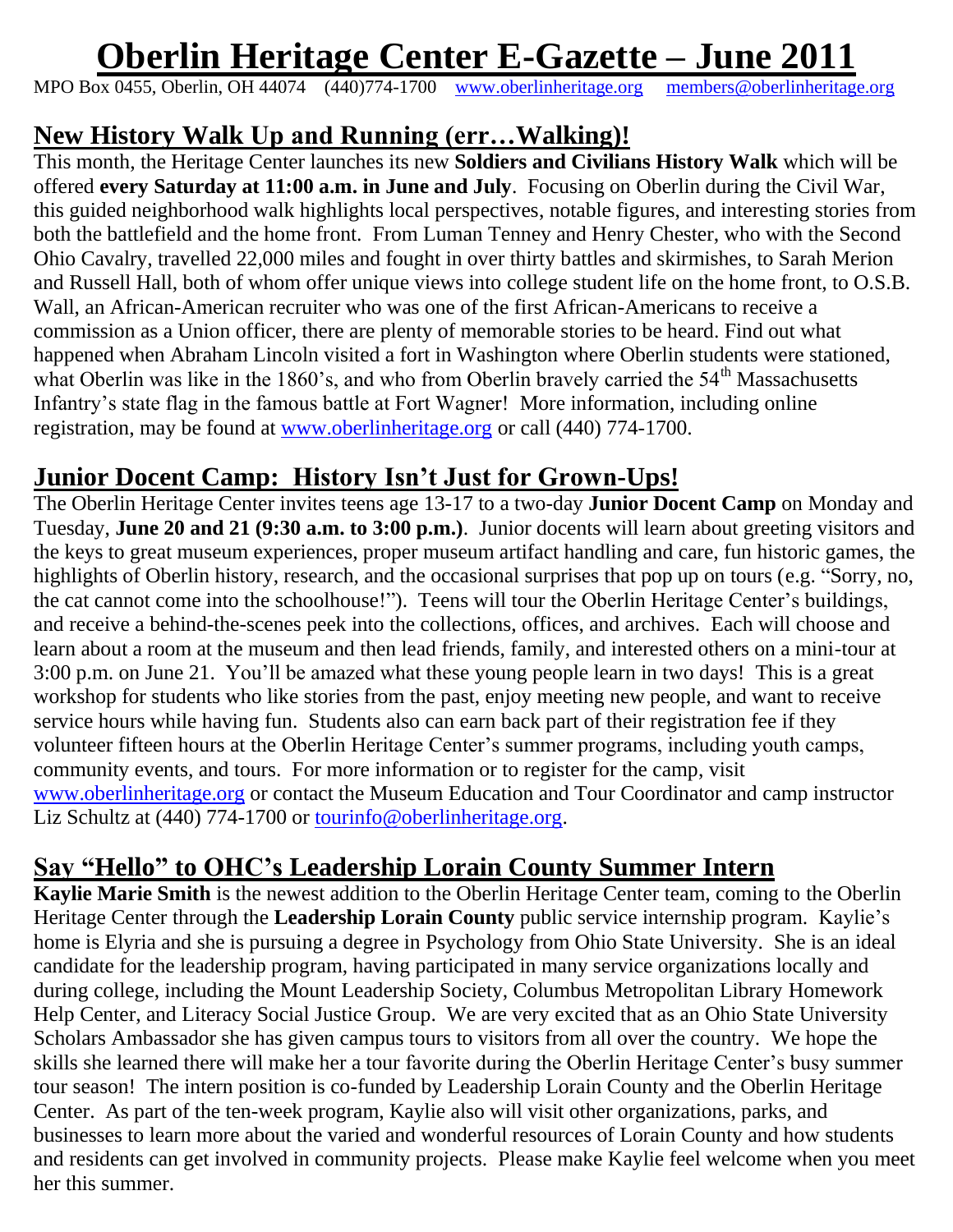# **Microsoft Community Blog Features Oberlin Heritage Center**

Remember earlier this year when the Oberlin Heritage Center posted in the E-Gazette that our organization had received \$5,000 worth of Microsoft software from the nonprofit organization known as **TechSoup Global**?(To refresh: **TechSoup** offers donation and discount programs through its mission to provide nonprofit and social benefit organizations with the technology resources and knowledge they need to operate at their full potential.) Following an OHC thank-you note to TechSoup, its Communications office got in touch with **Pat Murphy** to talk about featuring the Oberlin Heritage Center in a future marketing campaign. As a result of those conversations, the Heritage Center recently appeared on **The TechSoup Blog** in a feature titled "**Connecting With the Past Through Technology: Oberlin Heritage Center.**" The blog goes out to 20,000 TechSoup readers and countless others on the Microsoft community blog. To read more, visit the [blog](http://blogs.technet.com/b/microsoftupblog/archive/2011/04/28/connecting-with-the-past-through-technology-oberlin-heritage-center.aspx) at [http://blogs.technet.com/b/microsoftupblog/archive/2011/04/28/connecting-with-the-past-through](http://blogs.technet.com/b/microsoftupblog/archive/2011/04/28/connecting-with-the-past-through-technology-oberlin-heritage-center.aspx)[technology-oberlin-heritage-center.aspx.](http://blogs.technet.com/b/microsoftupblog/archive/2011/04/28/connecting-with-the-past-through-technology-oberlin-heritage-center.aspx)

# **Help Spread the Word!**

The Oberlin Heritage Center is one of more than 1,300 museums nationwide which are offering free tour admission to active duty military personnel and their families **between Memorial Day and Labor Day, 2011**. For a full list of **Blue Star Museums** nationwide, visit [www.arts.gov/bluestarmuseums.](http://www.arts.gov/bluestarmuseums)

The **Oberlin Heritage Center** is listed as #3 in the Traveler Recommended "Best Destinations for 2011" when readers search "Oberlin" in the British version of **TripAdvisor.com**. In the top spot is the Allen Memorial Art Museum, followed by Oberlin College, then the Heritage Center. What jolly good news! See for yourself at [http://www.tripadvisor.co.uk/Attractions-g50795-Activities-](http://www.tripadvisor.co.uk/Attractions-g50795-Activities-Oberlin_Ohio.html)[Oberlin\\_Ohio.html.](http://www.tripadvisor.co.uk/Attractions-g50795-Activities-Oberlin_Ohio.html)

## **Welcome New Members**

The Oberlin Heritage Center extends a warm welcome to new members **Betty O'Connor** (Oberlin), **Beatrice A. Skeens** (Amherst) and **Chase Stone** (La Jolla, CA). OHC members are like FAMILY, and we welcome you to join us if you are not yet a member – the more the merrier! Just visit [www.oberlinheritage.org](http://www.oberlinheritage.org/) or call (440) 774-1700 or e-mail [members@oberlinheritage.org](mailto:members@oberlinheritage.org) to request a membership brochure.

# **Endowment Campaign Update**

The Endowment Fund for History Education has received \$42,540.50 in gifts and pledges from 41 donors, on its way to a goal of \$400,000. We salute **Ken Grossi and Sharon Sutherland** (Strongsville) and **Reid and Gail Wood**, both of whom became new **Endowed Life Members** this past month, joining 81 others (individuals or couples) whose past and/or present giving to the endowment totals \$2,000 or more. We'd love for YOU to consider becoming an Endowed Life member, too, by making a gift or multi-year pledge to the Campaign. Or, consider an IRA Rollover, which applies to charitable donors ages 70½ and older, and allows donations of up to \$100,000 in Individual Retirement Accounts assets (IRAs) to public charities without counting the distributions as taxable income. Ask your tax advisor for details about this popular tax provision that expired in 2010 and is now back for 2011. For more information about the Endowment Fund for History Education, contact Executive Director Patricia Murphy [\(patm@oberlinheritage.org\)](mailto:patm@oberlinheritage.org) at (440) 774-1700 or Board Member Nick Jones [\(nrjones360@gmail.com\)](mailto:nrjones360@gmail.com) at (440) 774-3671.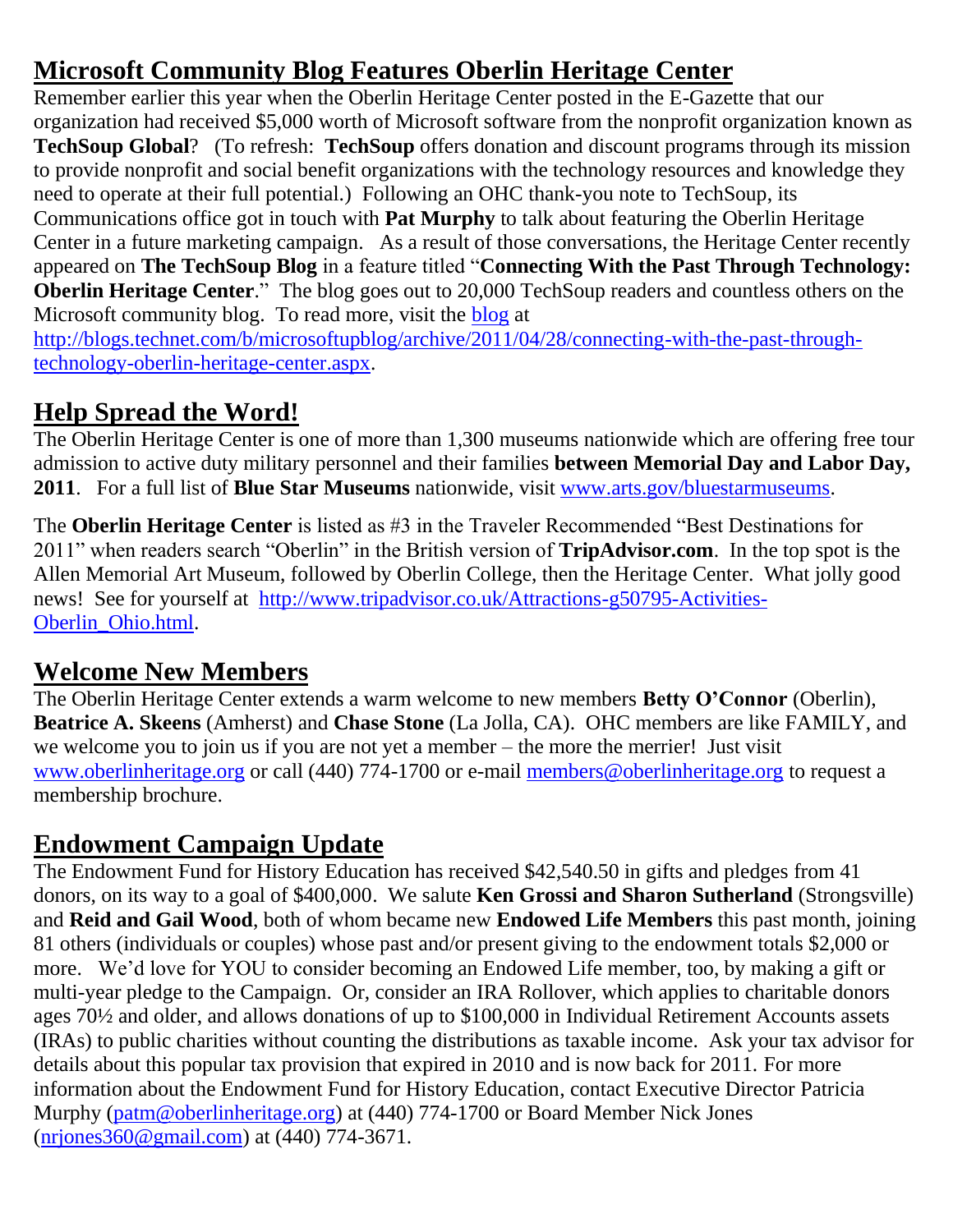# **Out and About: Staff and Intern News**

**Pat Murphy** was among the speakers at the **American Association of Museums** annual meeting in Houston on May 22 through 25. One of the presentations Pat attended was given by Soong Shin Chao who is in charge of museums for the Chinese Government. He reported that it is official Chinese policy to support museum development and the country has expanded its number of museums from 350 in the 1980s to more than 3,000 today. Attendance is growing by leaps and bounds. Admission is free to nearly all museums. Where the government's original focus was on museums about Chinese heritage, today museums of all varieties have opened and are being developed at the rate of about 100 new museums each year, including eco-museums, museums devoted to ethnic minorities, and an underwater museum that showcases communities of the Yangtze River.

Oberlin Heritage Center student intern/Bonner Scholar **Tim Krumreig** has been selected to be the Oberlin College Bonner Center for Service & Learning's "Day of Service Coordinator" this summer! We're very happy he will continue to volunteer at the Heritage Center, too. College student intern **Rocio**  Leon also will be staying in Oberlin this summer (and helping at OHC occasionally!) and doing research on transnational communities and Mexican immigrant networks between San Diego, California and Toyahua, Zacatecaz, Mexico. To support her work, Rocio was granted a Mellon Mays Undergraduate Fellowship and will be mentored by Gina Perez, Associate Professor/Chair of Comparative American Studies at Oberlin College. Congratulations to both Tim and Rocio!

Recent Oberlin College graduate, and former student intern, **Preston Sundin**, will head off to the National Taiwan University in Taipei, Taiwan next fall to study Chinese Literature. Our best wishes go with him!

**Karyn Norwood** will complete her term of service as an AmeriCorps Volunteer with us in August. She then heads off to McGill University in Montreal where she will be studying for a Master of Library Science degree with a specialization in Archives. Among her many projects here has been a weekly feature on the Oberlin Heritage Center's Facebook page on "This Week in Oberlin in the Civil War." Find us on Facebook and check it out!

## **Kudos Corner**

Congratulations to **LorMet Community Federal Credit Union** and their architect Mark Lesner for their latest award for the stunning restoration of the former AAA building on South Main Street in Oberlin! They received the *Restoration of the Recent Past* Award from the **Cleveland Restoration Society**, AIA Cleveland and AIA Akron at the Preservation Awards ceremony at the Hanna Theater on May 19<sup>th</sup>. Pat **Murphy** and the Oberlin Heritage Center were also recognized for providing assistance with the project.

Bravo, also to **Oberlin College**, **Clark and Post Architects**, and **Marous Brothers Construction** which received a Cleveland Restoration Society/AIA Award of Merit for the careful interior renovation of Asia House which was designed by Cass Gilbert and completed in 1931.

Applause, applause to the **Oberlin Bookstore** for putting the Oberlin Heritage Center in the spotlight this past month and featuring a display of books on Oberlin history alongside of information about the Oberlin Heritage Center! What a great neighbor you are!

## **An Important Tour Promotion Project That Awaits Funding**:

The Oberlin Heritage Center wishes to produce, print and distribute a new color rack card to promote its history walks and tours and to distribute it at Ohio turnpike rest stops, **Visit Lorain County**, and other locations to help increase tourism. Total Cost: \$1,455 for 20,000 cards. If you know an individual,